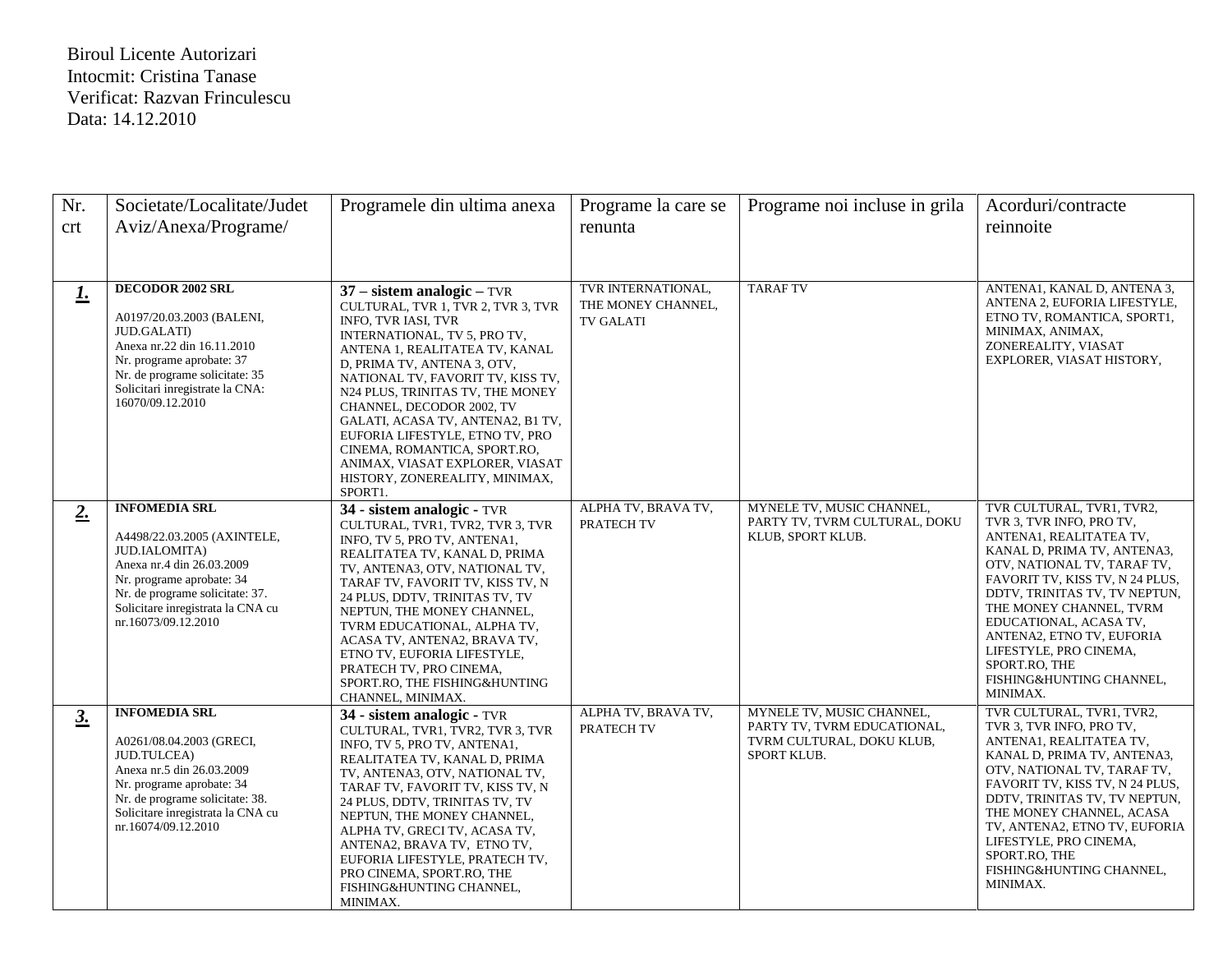| <u>4.</u>     | <b>INFOMEDIA SRL</b>                                                                                                                                                                                                                                                                   | 34 - sistem analogic - TVR                                                                                                                                                                                                                                                                                                                                                                                                                                                                                                                                                                                                                                  | ALPHA TV, BRAVA TV,               | MYNELE TV, MUSIC CHANNEL,                                                                            | TVR CULTURAL, TVR1, TVR2,                                                                                                                                                                                                                                                                                                                                          |
|---------------|----------------------------------------------------------------------------------------------------------------------------------------------------------------------------------------------------------------------------------------------------------------------------------------|-------------------------------------------------------------------------------------------------------------------------------------------------------------------------------------------------------------------------------------------------------------------------------------------------------------------------------------------------------------------------------------------------------------------------------------------------------------------------------------------------------------------------------------------------------------------------------------------------------------------------------------------------------------|-----------------------------------|------------------------------------------------------------------------------------------------------|--------------------------------------------------------------------------------------------------------------------------------------------------------------------------------------------------------------------------------------------------------------------------------------------------------------------------------------------------------------------|
|               | A6690/09.10.2007 (TOPOLOG,<br>JUD.TULCEA)<br>Anexa nr.2 din 26.03.2009<br>Nr. programe aprobate: 34<br>Nr. de programe solicitate: 38.<br>Solicitare inregistrata la CNA cu<br>nr.16075/09.12.2010                                                                                     | CULTURAL, TVR1, TVR2, TVR 3, TVR<br>INFO, TV 5, PRO TV, ANTENA1,<br>REALITATEA TV, KANAL D, PRIMA<br>TV, ANTENA3, OTV, NATIONAL TV,<br>TARAF TV, FAVORIT TV, KISS TV, N<br>24 PLUS, DDTV, TRINITAS TV, TV<br>NEPTUN, THE MONEY CHANNEL,<br>ALPHA TV, TOPOLOG TV, ACASA TV,<br>ANTENA2, BRAVA TV, ETNO TV,<br>EUFORIA LIFESTYLE, PRATECH TV,<br>PRO CINEMA, SPORT.RO, THE<br>FISHING&HUNTING CHANNEL,<br>MINIMAX.                                                                                                                                                                                                                                            | PRATECH TV                        | PARTY TV, TVRM EDUCATIONAL,<br>TVRM CULTURAL, DOKU KLUB,<br>SPORT KLUB.                              | TVR 3, TVR INFO, PRO TV,<br>ANTENA1, REALITATEA TV,<br>KANAL D, PRIMA TV, ANTENA3,<br>OTV, NATIONAL TV, TARAF TV,<br>FAVORIT TV, KISS TV, N 24 PLUS,<br>DDTV, TRINITAS TV, TV NEPTUN,<br>THE MONEY CHANNEL, ACASA<br>TV, ANTENA2, ETNO TV, EUFORIA<br>LIFESTYLE, PRO CINEMA,<br>SPORT.RO, THE<br>FISHING&HUNTING CHANNEL,<br>MINIMAX.                              |
| 5.            | <b>INFOMEDIA SRL</b><br>A0261/08.04.2003 (TURCOAIA,<br>JUD.TULCEA)<br>Anexa nr.5 din 26.03.2009<br>Nr. programe aprobate: 34<br>Nr. de programe solicitate: 38.<br>Solicitare inregistrata la CNA cu<br>nr.16076/09.12.2010                                                            | 34 - sistem analogic - TVR<br>CULTURAL, TVR1, TVR2, TVR 3, TVR<br>INFO, TV 5, PRO TV, ANTENA1,<br>REALITATEA TV, KANAL D, PRIMA<br>TV, ANTENA3, OTV, NATIONAL TV,<br>TARAF TV, FAVORIT TV, KISS TV, N<br>24 PLUS, DDTV, TRINITAS TV, TV<br>NEPTUN, THE MONEY CHANNEL,<br>ALPHA TV, TURCOAIA TV, ACASA TV,<br>ANTENA2, BRAVA TV, ETNO TV,<br>EUFORIA LIFESTYLE, PRATECH TV,<br>PRO CINEMA, SPORT.RO, THE<br>FISHING&HUNTING CHANNEL,<br>MINIMAX.                                                                                                                                                                                                             | ALPHA TV, BRAVA TV,<br>PRATECH TV | MYNELE TV, MUSIC CHANNEL,<br>PARTY TV, TVRM EDUCATIONAL,<br>TVRM CULTURAL, DOKU KLUB,<br>SPORT KLUB. | TVR CULTURAL, TVR1, TVR2,<br>TVR 3, TVR INFO, PRO TV,<br>ANTENA1, REALITATEA TV,<br>KANAL D, PRIMA TV, ANTENA3,<br>OTV, NATIONAL TV, TARAF TV,<br>FAVORIT TV, KISS TV, N 24 PLUS,<br>DDTV, TRINITAS TV, TV NEPTUN,<br>THE MONEY CHANNEL, ACASA<br>TV, ANTENA2, ETNO TV, EUFORIA<br>LIFESTYLE. PRO CINEMA.<br>SPORT.RO, THE<br>FISHING&HUNTING CHANNEL,<br>MINIMAX. |
| 6.            | <b>INFOMEDIA SRL</b><br>A1999.1/24.03.2005 (TURDA,<br><b>JUD.TULCEA)</b><br>Anexa nr.6 din 26.03.2009<br>Nr. programe aprobate: 34<br>Nr. de programe solicitate: 35<br>Solicitare inregistrata la CNA cu<br>nr.16077/09.12.2010                                                       | 34 - sistem analogic - TVR<br>CULTURAL, TVR1, TVR2, TVR 3, TVR<br>INFO, TV 5, PRO TV, ANTENA1,<br>REALITATEA TV, KANAL D, PRIMA<br>TV, ANTENA3, OTV, NATIONAL TV,<br>TARAF TV, FAVORIT TV, KISS TV, N<br>24 PLUS, MYNELE TV, DDTV,<br>TRINITAS TV, TV NEPTUN, PARTY TV,<br>THE MONEY CHANNEL, TVRM<br>EDUCATIONAL, ALPHA TV, TURDA<br>TV, ANTENA2, BRAVA TV, ETNO TV,<br>EUFORIA LIFESTYLE, PRATECH TV,<br>THE FISHING&HUNTING CHANNEL,<br>MINIMAX.                                                                                                                                                                                                         | ALPHA TV, BRAVA TV,<br>PRATECH TV | MUSIC CHANNEL, TVRM CULTURAL,<br>DOKU KLUB, SPORT KLUB.                                              | TVR CULTURAL, TVR1, TVR2,<br>TVR 3, TVR INFO, PRO TV,<br>ANTENA1, REALITATEA TV,<br>KANAL D, PRIMA TV, ANTENA3,<br>OTV, NATIONAL TV, TARAF TV,<br>FAVORIT TV, KISS TV, N 24 PLUS,<br>MYNELE TV, DDTV, TRINITAS TV,<br>TV NEPTUN, PARTY TV, THE<br>MONEY CHANNEL, ANTENA2,<br>ETNO TV, EUFORIA LIFESTYLE,<br>THE FISHING&HUNTING<br>CHANNEL, MINIMAX.               |
| $\frac{7}{2}$ | <b>SEMITECH SRL</b><br>A3432.3/09.09.2008 (BLAGESTI,<br>BUDA, BUHUSI, VALEA LUI ION,<br>JUD.BACAU, COSTISA, MANOAIA,<br>JUD.NEAMT)<br>Anexa nr.16 din 29.06.2010<br>Nr. programe aprobate: 51<br>Nr. de programe solicitate: 56<br>Solicitare inregistrata la CNA:<br>16132/10.12.2010 | $51$ – sistem analogic– TVR<br>CULTURAL, TVR1, TVR2, TVR 3, TVR<br>INFO, TVR IASI, TV5, PRO TV,<br>ANTENA1, REALITATEA TV, KANAL<br>D, PRIMA TV, ANTENA3, OTV,<br>NATIONAL TV, TARAF TV, FAVORIT<br>TV, KISS TV, N24 PLUS, MYNELE TV,<br>DDTV, TRINITAS TV, PARTY TV, THE<br>MONEY CHANNEL, INFOCHANNEL<br>CA-TV SEMITECH, TV BACAU, ACASA<br>TV, ANTENA 2, B1 TV, ETNO TV,<br>EUFORIA LIFESTYLE, MTV, PRO<br>CINEMA, SPORT.RO, AXN, AXN<br>CRIME, AXN SCI-FI, CARTOON<br>NETWORK, DISCOVERY CHANNEL,<br>ESPN CLASSIC, HALLMARK,<br>NATIONAL GEOGRAPHIC, NATIONAL<br>GEOGRAPHIC WILD, TCM, TRAVEL<br>CHANNEL, VH1, MINIMAX, TV<br>PAPRIKA, RAI UNO, SPORT1, |                                   | U TV, MOVIES 24, UNIVERSAL<br><b>CHANNEL</b>                                                         | ANTENA1, REALITATEA TV,<br>PRIMA TV, ANTENA3, TARAF TV,<br>KISS TV, THE MONEY CHANNEL,<br>ANTENA 2, B1 TV, ETNO TV,<br>EUFORIA LIFESTYLE, AXN, AXN<br>CRIME, AXN SCI-FI, ESPN<br>CLASSIC, HALLMARK, TRAVEL<br>CHANNEL.                                                                                                                                             |